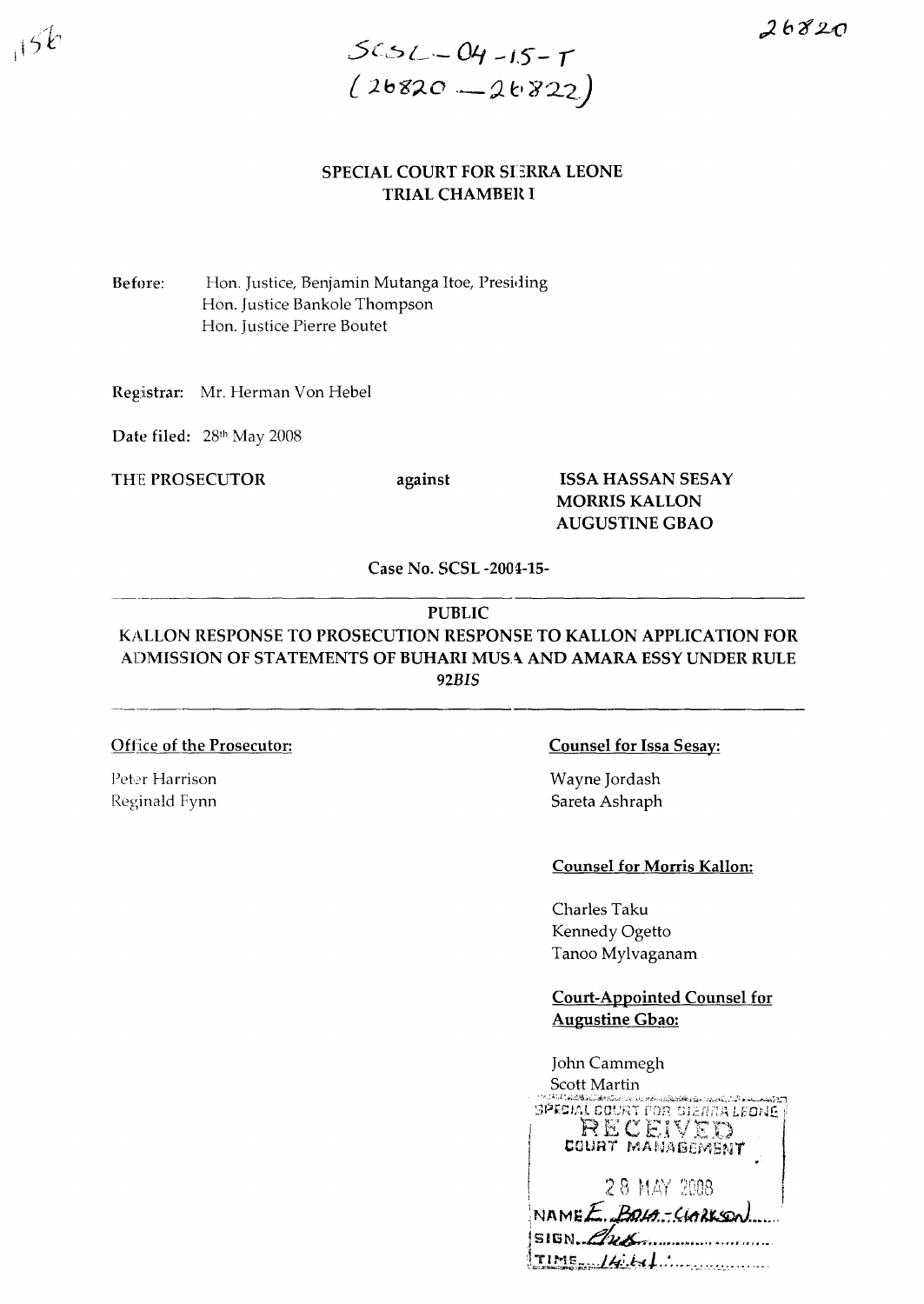# BACKGROUND

- On 22 May 2008 the Kallon Defence filed "Urgent and Public with Confidential Annex  $\mathbf{1}$ . Kallon Defence Application for the Admission of the Witness Statements of DMK-422 and DMK- 400 Under Rule 92bis, in the Alternat ve, Under Rule 92ter." <sup>1</sup>
- 2. On 23 May 2008 the Prosecution filed a "Request for Clarification of Status of DMK-400 and *DMK-422." <sup>2</sup>*
- 3. On 26th May 2008, the Trial Chamber issued the "Decision on Prosecution Request for Clarification of Status of DMK-400 and DMK-42:2"<sup>3</sup>
- 4. On 26th May 2008 the Kallon Defence filled a "Public Corrigendum Kallon Defence Application for for the Admission of the Witnes; Statements of DMK-422 and DMK- 400 Under Rule 92bis, in the Alternative, Under Rule 92ter."<sup>4</sup>
- 5. On 26th May 2008 the Kallon Defence filed a "Corrigendum to Public Corrigendum Kallon Defence Application for for the Admission of the Witness Statements of DMK-422 and DMK- 400 Under Rule 92bis, in the Alternative, Under Rule 92ter."<sup>5</sup> Requesting admission under 92bis only.

## **SUBMISSIONS**

- *b.* The learned Chamber is respectfully invited to admit the two statements under 92bis on the basis that they provide relevant and probalive contextual material on the issues on which adjudication is ultimately sought.
- 7. Notwithstanding the Prosecution objection to the line in the Buhari Musa statement, admission of the statement is sought. The facts as they appeared to the witness Buhari Musa are useful as it is a judgement formed by an army officer who was engaged with an adversary and is therefore in a position to offer such judgement.
- Alternatively, if the Chamber is of the view that the said opinion is inadmissible, the 8. defence of Kallon are content to the said statement being edited to remove the offensive line.

## THE RELEVANCE OF THE AMARA ESSY STATEMENT

1. It is submitted that there are matters of relevan:e and probative significance in the Essy statement albeit not touching on the specific acts and conduct of the accused.

 $\frac{1}{2}$  SCSL-04-15-T-1141

SCSL-04-15-T-1142

SCSL-04-15-T-1148

 $+$  SCSL-04-15-T-1150

 $S$  SCSL-04-15-T-1152